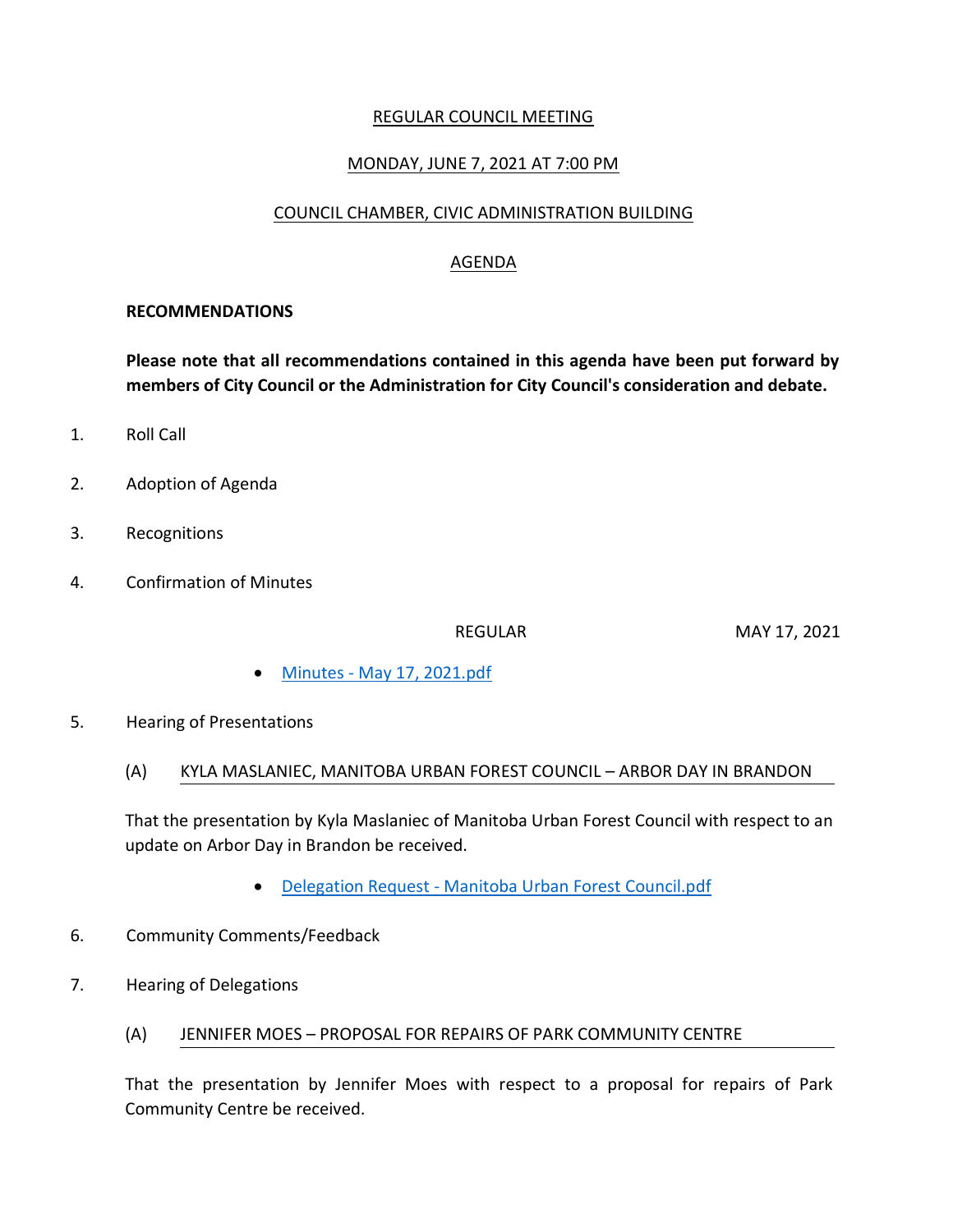Delegation Request - [Park Community Centre.pdf](https://paperlesscouncil.brandon.ca/attachments/A_2021/HOD_EVCSLQOXXOIJRCPZAJXDVXDARCZLOHHXLFALCBFTIHLJJUSVLHP_Delegation%20Request%20-%20Park%20Community%20Centre.pdf)

- 8. Public Hearing
- 9. Communications & Petitions
- 10. Committee Reports

| (A) | POVERTY COMMITTEE | MAY 12, 2021 |
|-----|-------------------|--------------|
|-----|-------------------|--------------|

That the report of the Poverty Committee dated May 12, 2021 be received.

That the Province of Manitoba be advised that the Council of the City of Brandon and its Poverty Committee strongly encourage an acceleration of the province-wide delivery date for the Canada- Manitoba Housing Benefit rent supplement for individuals experiencing homelessness.

And further, that the Province of Manitoba be requested to collaborate with the City of Brandon and our community organizations on initiatives to assist with dealing with homelessness, addictions and mental health issues in our community.

- [Poverty Committee Report -](https://paperlesscouncil.brandon.ca/attachments/A_2021/REP_NHSPKKREVXXLARUMMIRNWRCFVRTIPDIKKKIKDPHKTQMYZKDSSVE_Poverty%20Committee%20Report%20-%20May%2012,%202021.pdf) May 12, 2021.pdf
- 11. Enquiries
- 12. Announcements
- 13. General Business

#### (A) STRUCTURAL CONDITION ASSESSMENT FOR 149 – 10TH STREET

That funding of \$12,000, to be expended from the Civic Land Acquisition Reserve for the completion of a structural condition assessment of the existing building at 149 10th Street be approved.

[Structural Condition Assessment for 149 -](https://paperlesscouncil.brandon.ca/attachments/A_2021/GEN_NUTGWTRCOMNJMNUFGCNIDCHXABEMAOHJANVWYDOPMBBAWAUJICD_Structural%20Condition%20Assessment%20for%20149%20-%2010th%20Street.pdf) 10th Street.pdf

#### (B) ZERO EMMISSIONS VEHICLE INFRASTRUCTURE PROGRAM – FUNDING OPPORTUNITY

WHEREAS Eco-West Canada has been working on an electric vehicle project for Manitoba municipalities for the installation of level 2 and/or level 3 electric vehicle chargers;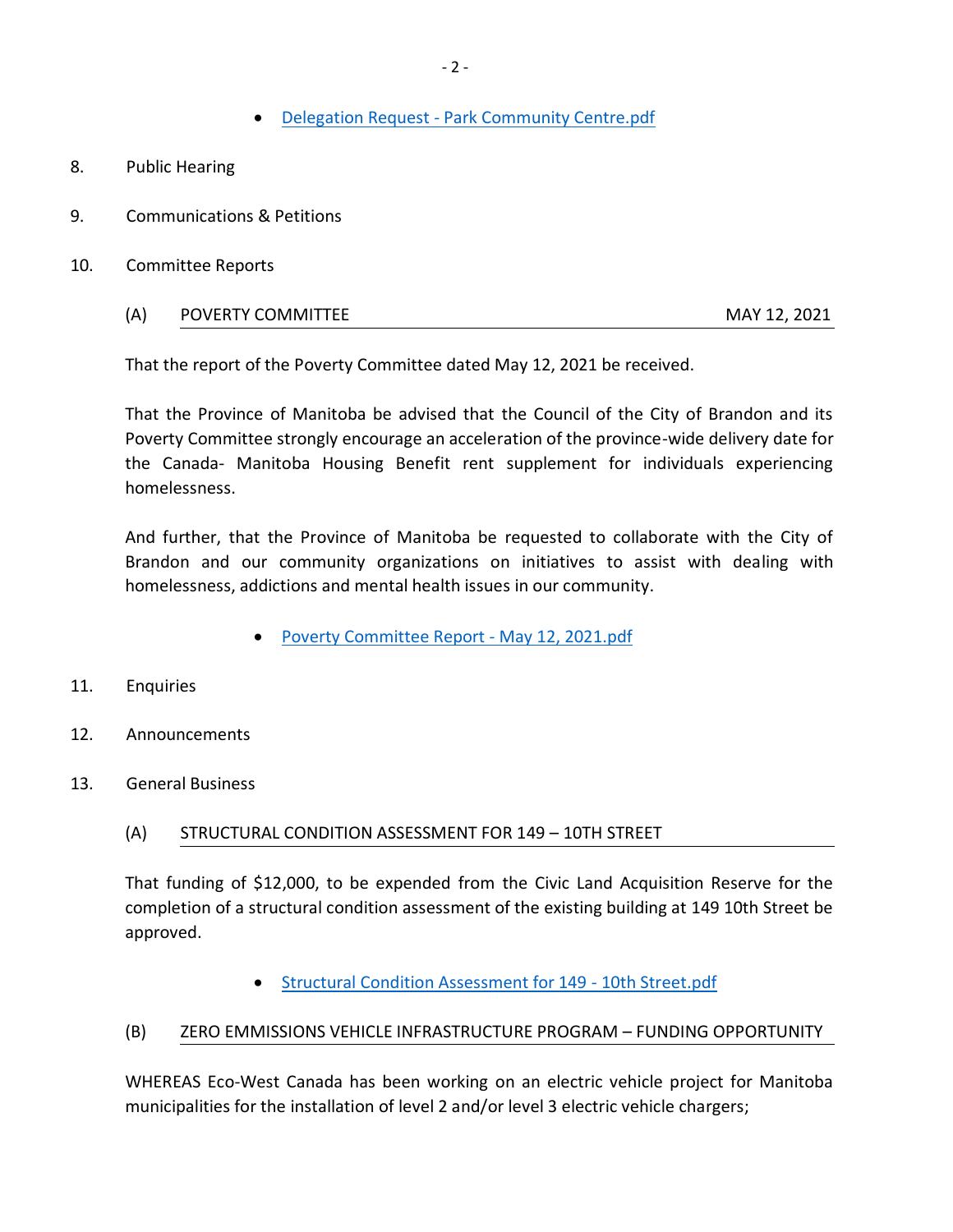AND WHEREAS pending Eco-West Canada's contract with NRCan to fund its ZEVIP electric charging station program in Manitoba for charging stations as well as managed services (online portal/payment systems) for the stations for a period of up to five years;

THEREFORE BE IT RESOLVED that the City of Brandon will work with Eco-West Canada in the development of a local/regional EV hub as well as identify the location (s) for the installation and operation of EV charging stations either on land that is owned by the municipality or to which it will be granted access for said period of five years;

AND BE IT FURTHER RESOLVED that as part of the 2022 budget, the City will contribute (up to) \$100,000.00 for this project, subject to funding matching as outlined in the ZEVIP Electric Vehicle Charging Station Program.

- [Zero Emissions Vehicle Infrastructure Program.pdf](https://paperlesscouncil.brandon.ca/attachments/A_2021/GEN_TCOPZVVHQVHMBESYJZTXOAGEQDHTXIDQXTXRNSUFNJAEHZCQXXI_Zero%20Emissions%20Vehicle%20Infrastructure%20Program.pdf)
- (C) REQUEST FOR EXTENSION OF CITY SERVICES/UTILITIES BEYOND CITY LIMITS RM OF CORNWALLIS O/B/O/ VBJ DEVELOPMENTS LTD.

That the service sharing request from the RM of Cornwallis on behalf of VBJ Development Ltd. be received and referred to Administration for evaluation and report back to Council.

> [Request for Extension of City Services Beyond City Limits to RM of](https://paperlesscouncil.brandon.ca/attachments/A_2021/GEN_JLRBYIYPCQYEOKJIWWSLLZEQJDJIPUCDWCDGUFHTEHSPACWNCVQ_Request%20for%20Extension%20of%20City%20Services%20Beyond%20City%20Limits%20to%20RM%20of%20Cornwallis.pdf)  [Cornwallis.pdf](https://paperlesscouncil.brandon.ca/attachments/A_2021/GEN_JLRBYIYPCQYEOKJIWWSLLZEQJDJIPUCDWCDGUFHTEHSPACWNCVQ_Request%20for%20Extension%20of%20City%20Services%20Beyond%20City%20Limits%20to%20RM%20of%20Cornwallis.pdf)

# 14. By-Laws

NO. 7297 TO REPEAL INACTIVE RESERVE BY-LAWS 1ST READING

That By-law No. 7297 to repeal inactive reserve by-laws be read a first time.

By-law No. 7297 - [Repeal Inactive Reserve By-laws.pdf](https://paperlesscouncil.brandon.ca/attachments/A_2021/BYL_YMFUBDCZFVCHURXUMIKETERFCCZPHCCDVSGMBHDCQOFHQWECAPX_By-law%20No.%207297%20-%20Repeal%20Inactive%20Reserve%20By-laws.pdf)

# NO. 7301 TO REZONE PROPERTY LOCATED EAST OF LARK STREET AND WEST OF 301 GLEN AVENUE FROM PARKS AND RECREATION TO RESIDENTIAL MOBILE/MODULAR HOME 2ND READING

That By-law No. 7301 to rezone property located at Lot 1 Plan 48496 BLTO from Parks and Recreation (PR) to Residential Mobile/Modular Home (RMH) zone be read a second time.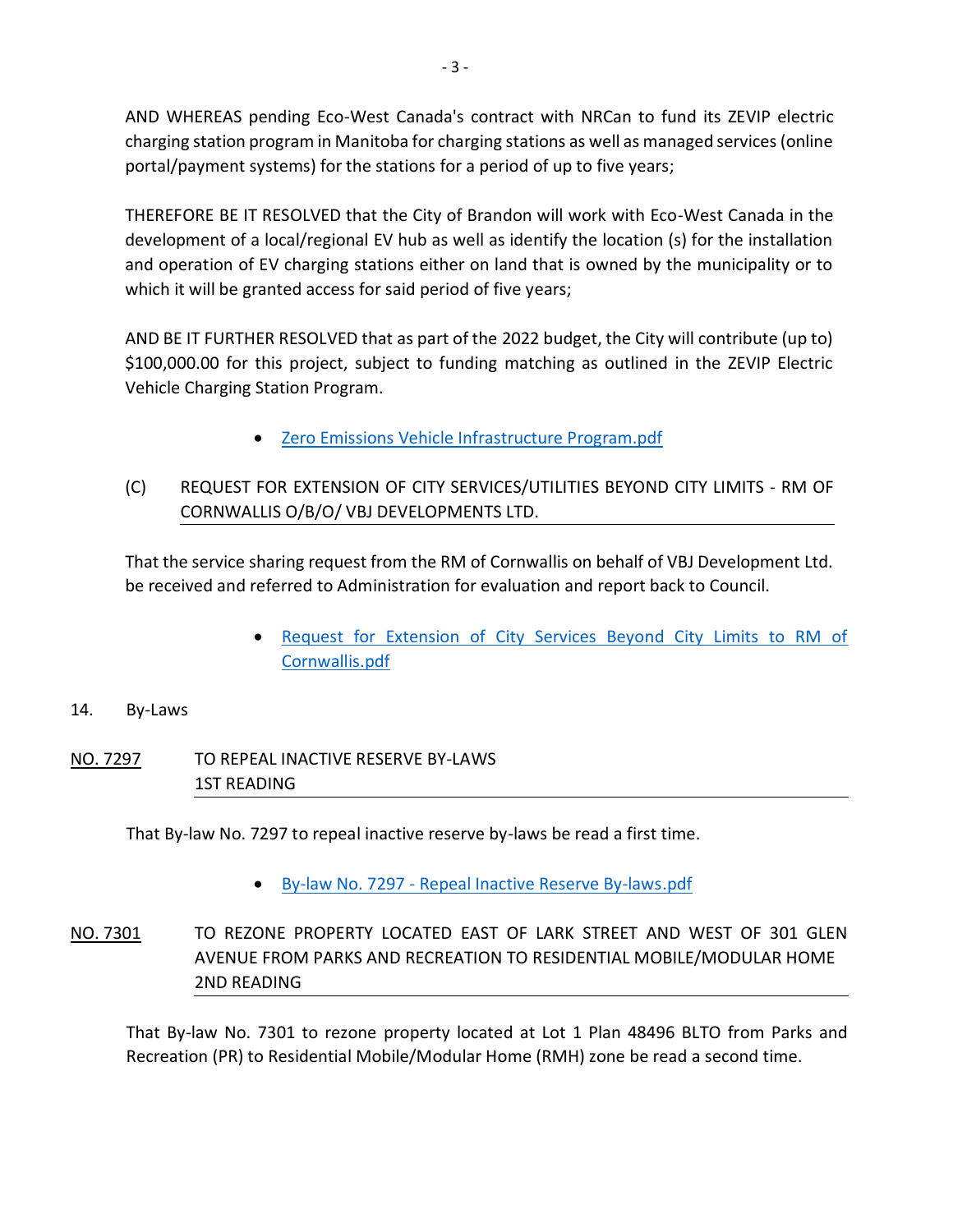And further, that third reading of this by-law be held in abeyance pending the owner or successor entering into a development agreement with the City of Brandon subject to the following conditions:

- 1. The Developer agrees to rezone and develop six (6) mobile home lots and a private road in general consistency with the attached site plan.
- 2. The Developer acknowledges the site will be subject to development charges. Network Infrastructure charges of \$20,606.71 (2021 rate) are due upon the execution of the development agreement in accordance with Schedule B-3 of the Development Charges Bylaw. Additional development charges will be charged against any future buildings and will be applied at the time of issuance of a building permit.
- 3. The Developer agrees, prior to the issuance of the subdivision certificate of approval to contribute to the Brandon School Division in lieu of land dedication. Payment is to be made to the Brandon School Division with proof of payment submitted to the City of Brandon prior to the issuance of a development permit.
- 4. The Developer agrees to contribute \$5,399.15 for cash in lieu of land dedication of public reserve. This contribution is due in full upon execution of the development agreement.
- 5. The Developer agrees to consolidate Certificate of Title Nos. 1782178 (Block 5, Plan 925) and 3051334 (Lot A, B & C, Plan 37648) and to provide proof of consolidation prior to the issuance of a development permit.

And that Administration be authorized to prepare a Development Agreement containing all conditions and requirements to protect the City's interests in accordance with any procedures, policies, by-laws and Acts.

> By-law No. 7301 - [Rezone property located east of Lark Street and West of](https://paperlesscouncil.brandon.ca/attachments/A_2021/BYL_VCLJOBDFMLEXXWZCLBSMLQNFJCUISRJLKTAMUMOPARXNRXXCMZP_By-law%20No.%207301%20-%20Rezone%20property%20located%20east%20of%20Lark%20Street%20and%20West%20of%20301%20Glen%20Street.pdf)  [301 Glen Street.pdf](https://paperlesscouncil.brandon.ca/attachments/A_2021/BYL_VCLJOBDFMLEXXWZCLBSMLQNFJCUISRJLKTAMUMOPARXNRXXCMZP_By-law%20No.%207301%20-%20Rezone%20property%20located%20east%20of%20Lark%20Street%20and%20West%20of%20301%20Glen%20Street.pdf)

# NO. 7304 TEXT AMENDENTS TO ZONING BY-LAW NO. 7124 1ST READING

That By-law No. 7304 to amend Zoning By-law No. 7124 to increase efficiency of land uses and processing development approvals be read a first time.

By-law No. 7304 - [Text Updates to Zoning By-law No. 7124.pdf](https://paperlesscouncil.brandon.ca/attachments/A_2021/BYL_BDWNUGSTOZSYEQACVYXXJEAGUHMZDGQFHVLLHGATLFYZDNIVLLA_By-law%20No.%207304%20-%20Text%20Updates%20to%20Zoning%20By-law%20No.%207124.pdf)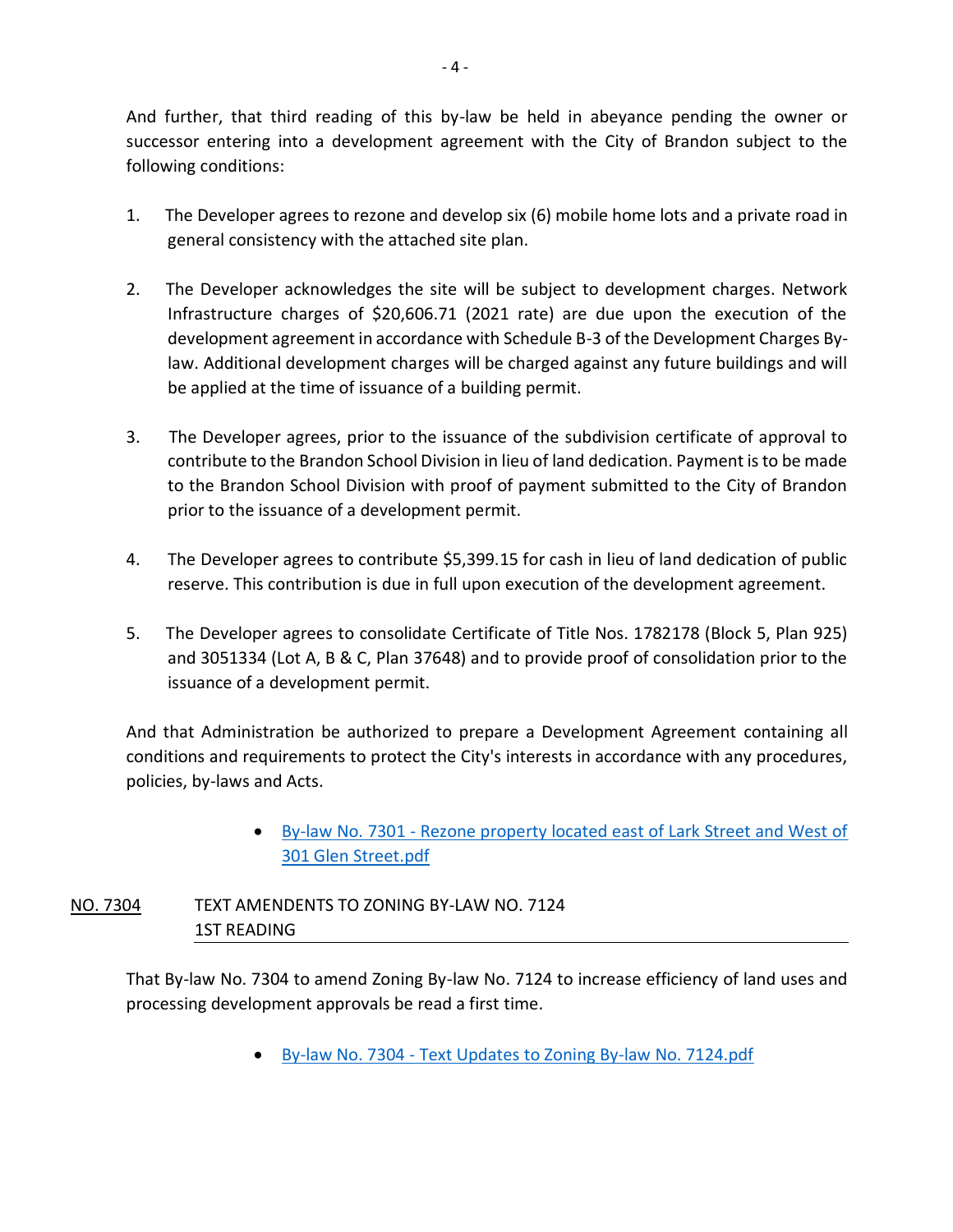## NO. 7305 MAP UPDATES TO ZONING BY-LAW NO. 7124 1ST READING

That By-law No. 7305 to rezone the following properties be read a first time:

- 1. 1412 22nd Street (Lots 1/2, Plan 1594 BLTO), 1525 26th Street (Lot 2, Plan 20889 BLTO), 620 – 34th Street (Lots 1/7, 34/40 and closed lane, Block 8, Plan 260 BLTO & Parcel A, Plan 53565 BLTO), 114 Ashgrove Boulevard (Lots 12/16, Block 6, Plan 939 BLTO), 159 Madison Crescent (Lots 184/187, Plan 952 BLTO), 3319 Park Avenue (Lots 1/2, Block 2, Plan 1416 BLTO), 3404 Park Avenue (Block 1, Plan 1820 BLTO), and 107 Queens Avenue East (Part Lots 154/163 and closed lane, Plan 952 BLTO) from RSD Residential Single Detached to EI Educational and Institutional;
- 2. 401 1st Street (Lots 11/12, Block 8, Plan 4 BLTO), 1203 4th Street (Part Lots 21/24, Block 22, Plan 7 BLTO), 1011 – 5th Street (Lots 21/24, Block 37, Plan 7 BLTO), 1260 – 5th Street (Lots 1/2, Block 20, Plan 7 BLTO), 943 – 7th Street (Lots 20/22, Block 43, Plan 8 BLTO), 949 – 10th Street (Lots 11/13, Block 45, Plan 16 BLTO), 927 and 933 Assiniboine Avenue (Lots 5/10, Block 91, Plan 2 BLTO), 1111 Assiniboine Avenue (Part Lots 1/4, Block 89, Plan 2 BLTO), 9 Princess Avenue East (Part Lots 7/10, Block 24, Plan 4 BLTO), and 361 Russell Street (Lots 19/20, Block 11, Plan 4 BLTO) from RLD Residential Low Density to EI Educational and Institutional;
- 3. 1515 6th Street (Part Block 12, Plan 49 BLTO), 327 and 331 8th Street (Lots 11/15, Block 28, Plan 2 BLTO), 315 and 339 – 12th Street (Lots 19/26, Block 24, Plan 2 BLTO), 403 – 13th Street (Lots 11/13, Block 12, Plan 2 BLTO), 451 – 18th Street (Lots 1/4, Block 17, Plan 2 BLTO), 1539 Princess Avenue (Part Lots 37/40, Block 54, Plan 2 BLTO), 1509 Victoria Avenue (Lots 1/2, Block 15, Plan 2 BLTO), and 3101 Victoria Avenue (Part Lots 25/28 and closed lane, Block 19, Plan 899 BLTO) from RMD Residential Moderate Density to EI Educational and Institutional;
- 4. 440 Richmond Avenue (Part Block 13, Plan 49 BLTO) from RSD Residential Single Detached and RMD Residential Moderate Density to EI Educational and Institutional;
- 5. 2218 Bell Avenue (Lot 35, Plan 48868 BLTO) from PR Parks & Recreation to RSD Residential Single Detached;
- 6. 320, 340, 350, and 354 19th Street North (Lots 6/19, Block 2, Plan 229 BLTO) from OS Open Space to CAR Commercial Arterial;
- 7. 100 Black Street (Parcel A, Plan 1745 BLTO) from RSD Residential Single Detached and CAR Commercial Arterial to DR Development Reserve; and